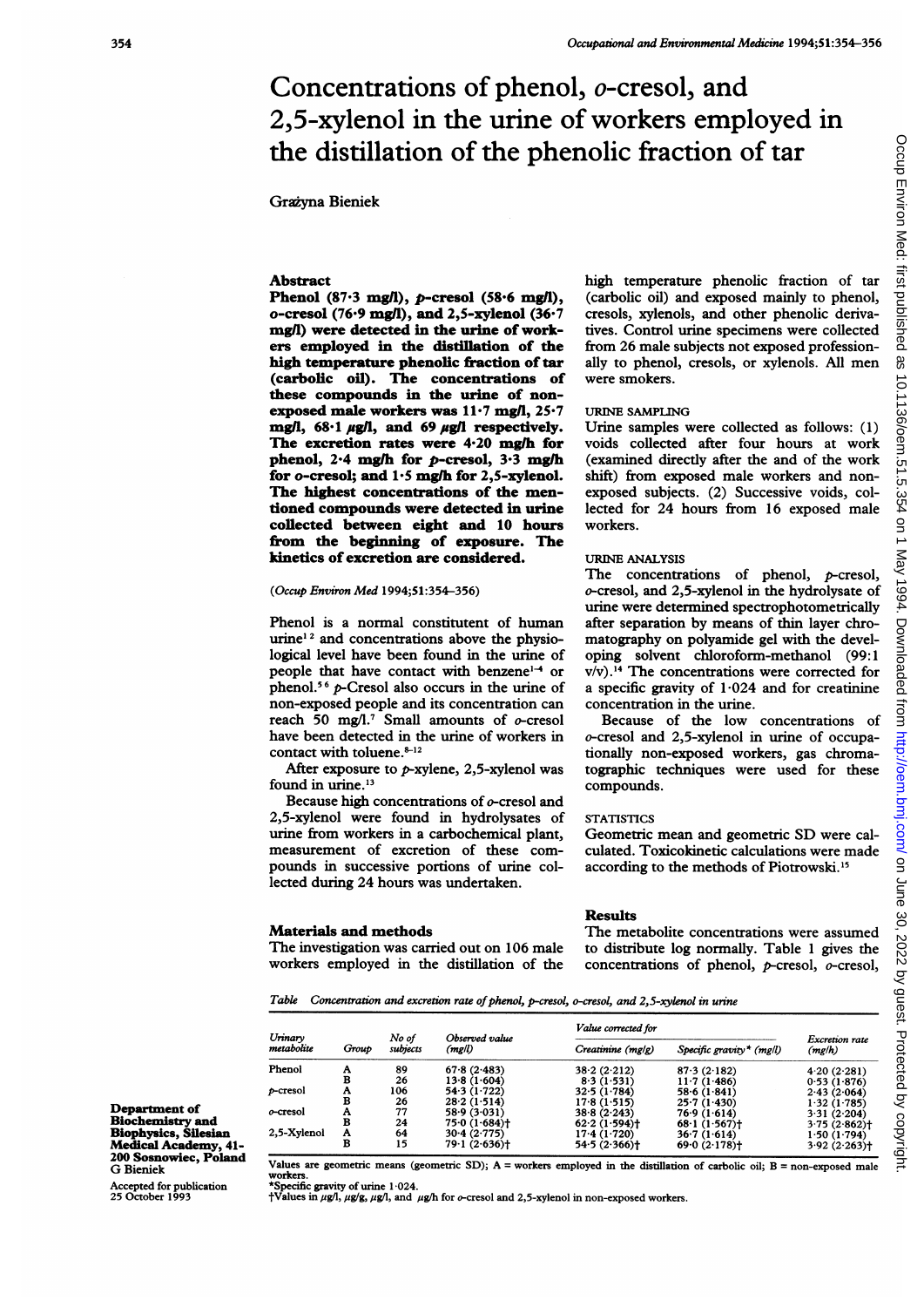and 2,5-xylenol in the four hour samples of urine from the workers and non-exposed subjects.

The necessity to use hydrolysates of urine is evidence that the compounds are excreted in urine in the form of conjugates, probably as glucuronides and sulphates.

In 16 workers employed in the distillation of carbolic oil, the excretion of phenol, o-cresol, and 2,5-xylenol in successive voids of urine collected during 24 hours was determined. The highest concentrations of phenolic compounds were found during the first two hours after the end of the work shift.

The urinary excretion of phenol, o-cresol, and 2,5-xylenol as a function of time from the beginning of exposure was examined mathematically. The elimination of phenol, o-cresol, and 2,5-xylenol in the urine of workers can be described by the equations shown in the figure.

Because of considerable fluctuations in the concentration of p-cresol in urine of nonexposed persons, the excretion of  $p$ -cresol has not been considered here.

120

function of time.  $(A)$ phenol; regression equation for  $t \le 8.8$ ,  $c(t) = 105$ <br>(1-e<sup>-0-16(t+1)</sup>); for  $t > 8.8$ ,  $c(t) = 105$ <br>(1-e<sup>-0-16(t+1)</sup>)e<sup>-0-16(t-8-8</sup>)  $k = 0.16/h$ ,  $t_{1/2} = 4.3$ hours. (B) o-Cresol; regression equation for  $r \leq 8.8$ ,  $o(t) = 62.68$ <br>  $(1-e^{-0.34(t-1)})$ ; for  $t > 8.8$ ,<br>  $c(t) = 62.68$   $(1-e^{-0.34(t-1)})$ <br>  $e^{-0.34(t-8.9)})$ ;  $k = 0.34/h$ ,  $t_{1/2}$  $= 2.0$  hours. (C) 2,5-Xylenol; regression equation for  $t \le 8.4$ ,  $c(t)$ <br>= 85.6 (1-e<sup>-0.23</sup>); for t

Urinary excretion as a

 $8.4, c(t) = 85.6 (1-e^{-0.23t})$ <br> $e^{-0.23(t-8.4)}$ ;  $k = 0.23/h$   $t_{1/2} =$  $3.0$  hours.  $c = concentration$ compounds in urine:  $t =$ time from start of exposure.

Note: o-cresol and 2,5-xylenol were not found in some urine samples in which phenol was found. Hence there are fewer points on graphs B and C than on graph A.



### **Discussion**

Considerable differences in the concentration of vapours of phenolic compounds at various sites of the work area, difficulties in defining time of the exposure of particular workers, and likely absorption of phenolic compounds through the skin are reasons why measurement of the mean metabolite concentration in the urine seems to offer the most rational solution for realistic estimation of exposure.

Technologically processed carbolic oil contains phenol (14%),  $o$ -cresol (4.8%), and 2,4and 2,5-xylenol (1.8%). High values for concentrations of phenol, o-cresol, and 2,5xylenol in the urine confirm that exposure to these compounds occurred. Because o-cresol has been detected in the urine of persons having contact with toluene<sup>8-12</sup> high concentrations of  $o$ -cresol in the urine of the workers might be the result of their exposure to both toluene and o-cresol present at the workplace.

For technical reasons, the data on urinary concentration of the phenolic compounds are not accompanied in this series of investigations by counterpart data on their concentrations in the air of the work premises. The data suggest, however, that in the absence of data on air concentrations, the determination of phenolic compounds in the urine may be valid as a comparative test of exposure.

The similar shape of the excretion curves presented in the figure suggests similarities in the metabolism of these phenolic compounds.

The phenol, o-cresol, and 2,5-xylenol excretion curves found under conditions of exposure in a carbochemical plant are similar to the curve obtained by Piotrowski<sup>15</sup> after experimental exposure of humans to phenol. With regard to phenol itself, the fit of the kinetic curve is only approximate. The real values suggest a more prolonged process of elimination, a phenomenon discussed earlier by Paradowski<sup>2</sup> in the case of workers with longstanding exposure to aromatic compounds. Such prolonged excretion does not occur in volunteers not previously exposed to aromatic compounds (unpublished data). With this reservation in mind the studied phenolic compounds are characterised by high turnover rates, which principally exclude their possible accumulation in the course of subsequent days of exposure.

The kinetic results presented here show that phenol, o-cresol, and 2,5-xylenol are quickly excreted into the urine. Thus the results of the biological monitoring relate to exposure on the day of urine collection rather than on the preceding days.

I thank Professor JK Piotrowski for his assistance in kinetic calculations, and Professor T Wilczok for supervising the work. I am grateful to K Klimek MS for her help with statistical analyses.

- 1 Durkiewicz T. Evaluation of benzene exposure using the<br>phenol test in industrial conditions. Med  $\overline{P}$  1965;16:<br>25–30. (In Polish.)
- Paradowski M, Jakubowski M, Podoski M. Toxicokinetics aradowski M., jakubowski M., Pouoski M. I oxiculateles<br>of benzene in man: excretion of phenol in urine and of<br>benzene with expired air after single and 4-d exposure to<br>benzene. Med Pr 1984;35:85–96. (In Polish.)